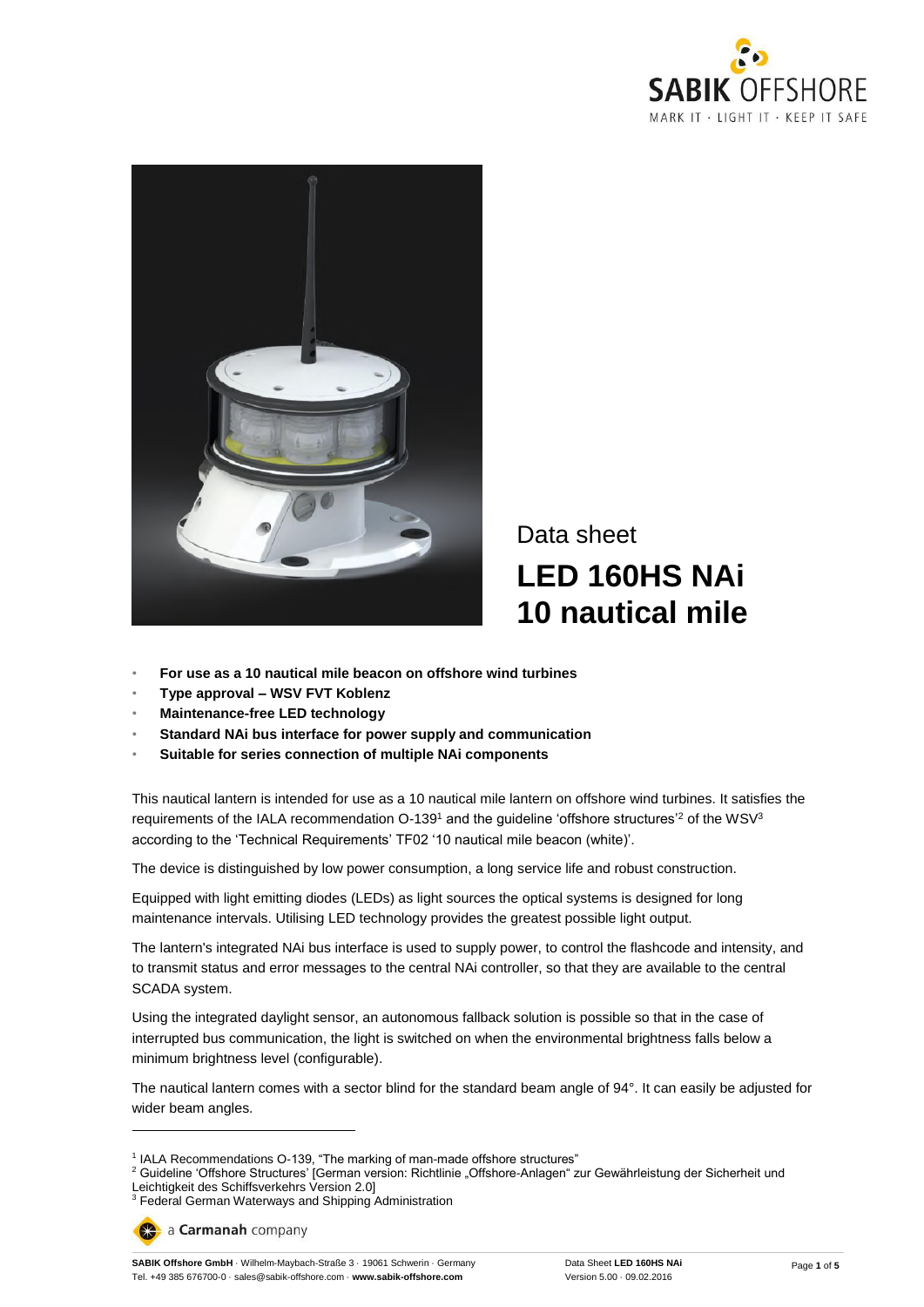

# **Technical Data**

# **Dimensions, weight**







| Diameter optics (with             | $170 \text{ mm}$ |
|-----------------------------------|------------------|
| Diameter mounting foot            | 230 mm           |
| <b>Height without bird spikes</b> | 178 mm           |
| Weight incl. mounting foot:       | $2.50$ kg        |

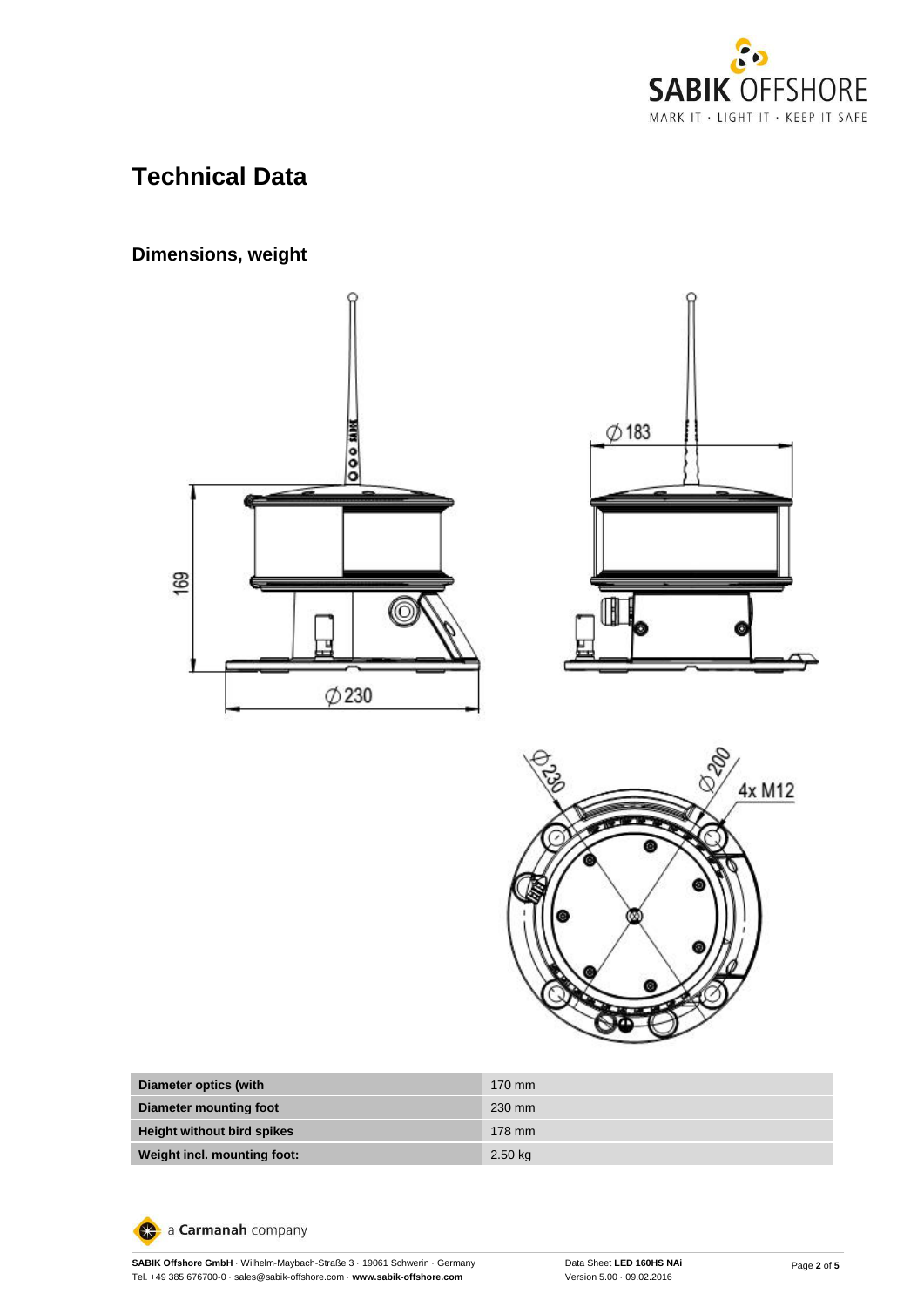

#### **Electrical connection**



| <b>Electrical connection</b>                                    | Spring terminal block, max. 2.5 mm <sup>2</sup> |
|-----------------------------------------------------------------|-------------------------------------------------|
| <b>Operating voltage V<sub>IN</sub></b>                         | 9 to 36 V DC                                    |
| Power consumption $(V_{IN} = 24 \text{ V DC}$ - max. intensity) | max. 28 W                                       |

### **Optical system**

| Light colour                                     | White                         |
|--------------------------------------------------|-------------------------------|
| Maximum light intensity (along the optical axis) | approx. 3000 cd               |
| <b>Beam angle (vertical)</b>                     | $5^\circ$ (FWHM) <sup>4</sup> |

#### **Environmental conditions**

| <b>Regulations</b>                                     | IEC 60945, device type 'exposed' |
|--------------------------------------------------------|----------------------------------|
| Ambient temperature (operation)                        | $-40$ to 55 °C                   |
| Ambient temperature (storage / transport)              | -40 to 70 $^{\circ}$ C           |
| Humidity (operation / storage / transport)             | max, 95 % acc, to IEC 60945      |
| Atmospheric pressure (operation / storage / transport) | 80 kPa to 108 kPa                |
| Degree of protection (acc. to IEC 60529)               | <b>IP67</b>                      |
| <b>Protection class</b>                                | Class III                        |

#### **Mechanical requirements**

| Vibration testing sinusoidal vibrations | acc. to IEC 60945 |
|-----------------------------------------|-------------------|
|                                         |                   |

## **Reliability**

-

| <b>MTBF Electronics</b>     | 2 130 000 h |
|-----------------------------|-------------|
| <b>Minimum LED Lifetime</b> | 60 000 h    |

a Carmanah company

<sup>4</sup> Specification of the half-value angle: Full width at half maximum (FWHM)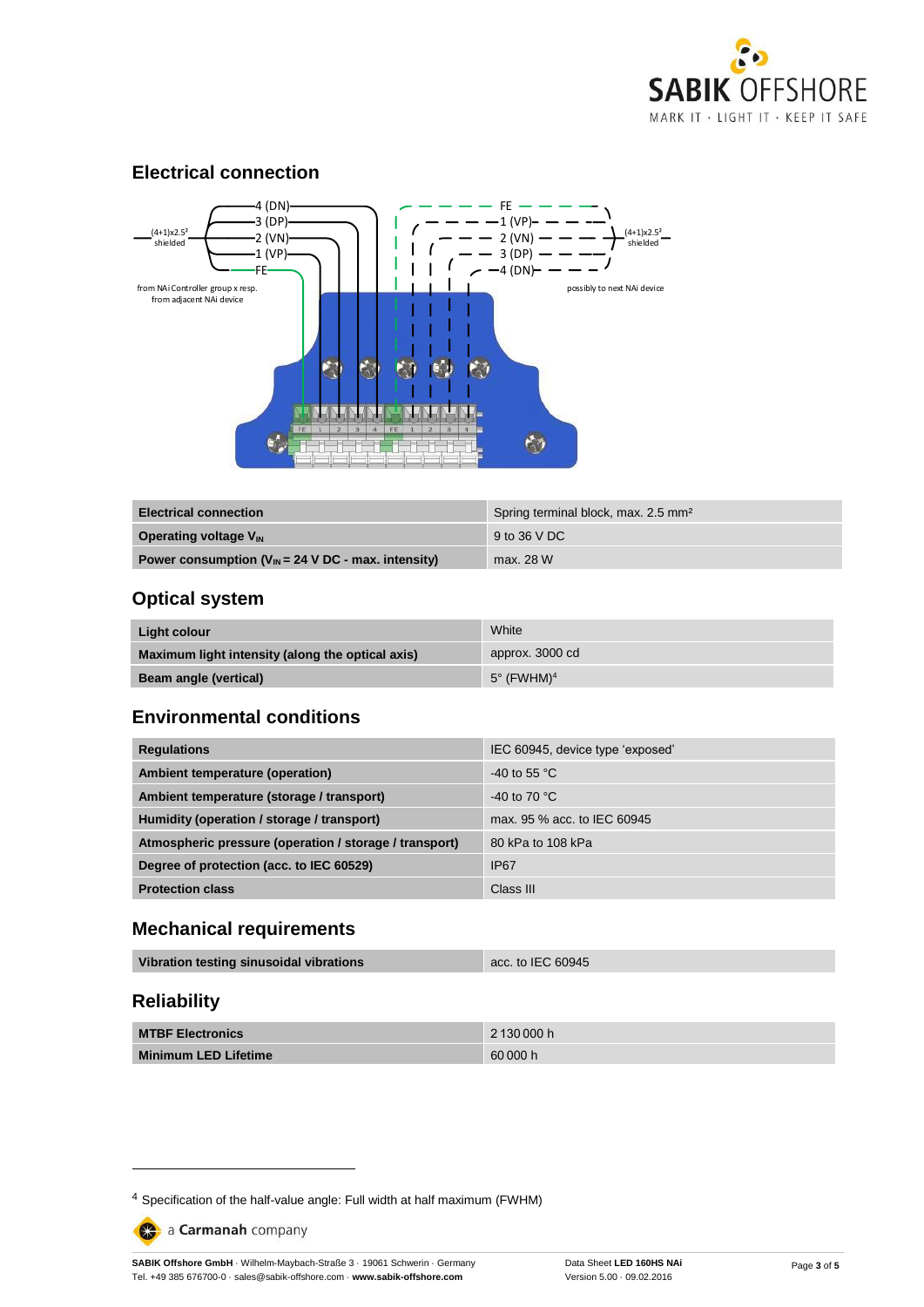

| <b>EMC requirements</b>                                         |                                | <b>Applied standard</b>                                                           | Test standard / Test criteria                                               |
|-----------------------------------------------------------------|--------------------------------|-----------------------------------------------------------------------------------|-----------------------------------------------------------------------------|
| <b>EMC</b> emission                                             | Radiated interference emission | EN 60945:2002                                                                     | IEC/CISPR 16-2-3:2010<br>Measuring distance 3 m                             |
| <b>EMC immunity</b><br>Electrostatic discharge (ESD)            | EN 60945:2002                  | IEC 61000-4-2:2008<br>Criterion B<br>8 kV air discharge<br>6 kV contact discharge |                                                                             |
|                                                                 | <b>Electromagnetic fields</b>  | EN 60945:2002                                                                     | IEC 61000-4-3:2010<br>Criterion A<br>Field strength 10 V/m                  |
| <b>Fast transients (burst)</b><br><b>Conducted interference</b> |                                | EN 60945:2002                                                                     | IEC 61000-4-4:2012<br>Criterion B<br>All connections:<br>Test voltage 1 kV  |
|                                                                 | High energy transients (surge) | EN 61000-6-2:2005                                                                 | IEC 61000-4-5:2005<br>1 kV on NAi bus line (shield)                         |
|                                                                 |                                | EN 60945:2002                                                                     | IEC 61000-4-6:2008<br>Criterion A<br>All connections:<br>Test voltage 10 kV |

## **EMC compliance**

# **Components**



- 1. Device head with optics and bird spike
- 2. Sector blind
- 3. Indicator LED, light sensor
- 4. Second cable gland M20 or blanking plug
- 5. Housing cover for socket with spring terminal block
- 6. Cable gland M20
- 7. Earthing connection
- 8. Device foot with integrated socket and third cable gland M20 or blanking plug on the bottom side

**Note:** All housing components including the cable glands satisfy the IP67 degree of protection requirements according to IEC 60529. During connection and assembly, ensure that no moisture or dirt penetrates into the open socket.

| <b>EMC cable gland</b> <sup>1)</sup> | Size             | for cable diameter             | Key width |
|--------------------------------------|------------------|--------------------------------|-----------|
|                                      | $M20 \times 1.5$ | $\sqrt{7.5 - 14.0 \text{ mm}}$ | 24 mm     |

1) Typ: HELUTOP<sup>®</sup> MS-EP4



**SABIK Offshore GmbH** · Wilhelm-Maybach-Straße 3 · 19061 Schwerin · Germany Tel. +49 385 676700-0 · sales@sabik-offshore.com · **www.sabik-offshore.com**